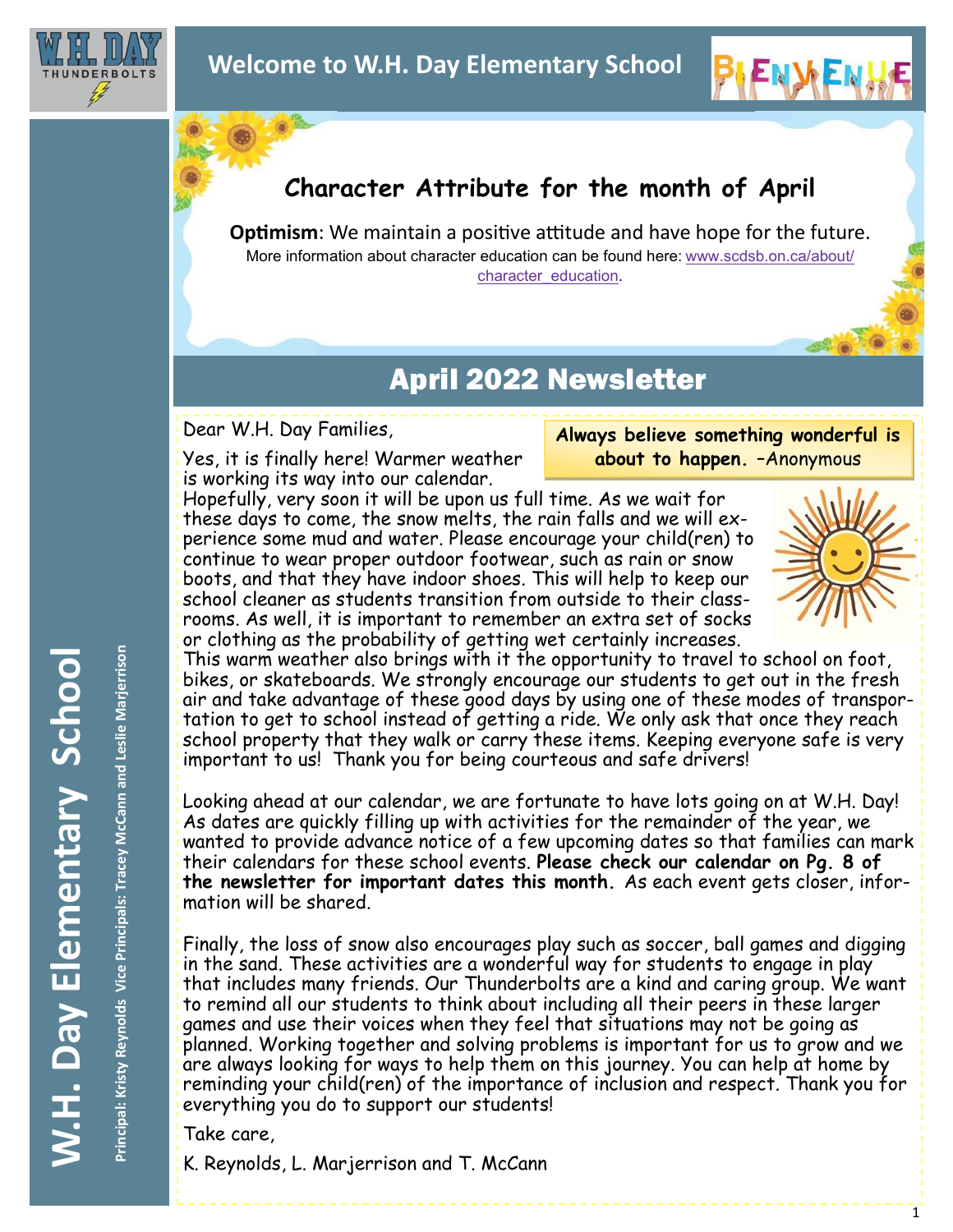#### **SCDSB Schools continue to be mask-friendly environments**

Students from Kindergarten to Grade 12, staff and visitors are no longer required to wear masks in schools, school board offices and on student transportation. SCDSB schools continue to be mask-friendly environments. Masks remain available to students and staff who choose to continue to wear them while in schools. Please encourage your child(ren) to be respectful and understanding of everyone's choice with respect to masking so that SCDSB schools remain the safe, inclusive and welcoming teaching and learning environments they are meant to be for all.



# **School Access Reminders**

Due to COVID 19 protocols from the health unit, access to the school is closed **TO ALL VISITORS** including parents/guardians.

**We wanted to remind parent/guardians that we continue to work towards not having lunch or forgotten items be dropped off to the school during the school day from 8:35 am–2:55pm**. If your student needs to be signed out for special medical appointments or extenuating circumstances, **a note will be required for the teacher and the office at least 24 hours in advance (please email these to [WHDay@scdsb.on.ca\)](mailto:WHDay@scdsb.on.ca).** We will then arrange for the student to be ready and signed out by the office staff at the precise time. A staff member will then escort the student to the front doors to meet their parent/ guardian. Photo identification will be required to pick-up a student from W.H. Day. **If a parent/guardian is more than 15 minutes late for a pickup, the student will be returned to the classroom.** Please ensure your students have plenty of lunch, snacks, a reusable water bottle, extra masks and extra clothing in their backpacks for washroom accidents and mittens/hats in cold weather.

Please remind your child(ren) that school begins at 8:30AM so that they will be on time. There will be no pick up of students after 2:40 pm as teachers are busy getting students ready for dismissal.

Rapid Antigen Test kits are also now available at the **Thank you for your assistance as we strive to**  school. Please call our office to request one.

**keep our students and staff safe and healthy.**

#### **Keep connected with our school and with the SCDSB**

It's important to get accurate information about what's going on at your school and at the Simcoe County District School Board (SCDSB). Here are some ways to do that:

- Subscribe to our school's website by visiting the 'What's New' section at<http://whd.scdsb.on.ca/> You can sign up to receive emails about school news updates and information during emergency situations. It's easy to subscribe – visit our website and click the 'Subscribe'
- link at the very top of the page. Provide your email and click 'Subscribe'; a message will be sent to your inbox with a link to click to confirm that you want to subscribe. You can unsubscribe at any time using the link at the bottom of each email.
- Sign up to receive SCDSB media releases by clicking the 'Subscribe' button at [www.scdsb.on.ca.](http://www.scdsb.on.ca)
- Follow the SCDSB on Twitter (@SCDSB\_Schools), Facebook (facebook.com/SCDSB) and Instagram (instagram.com/scdsb). Follow our school's Twitter (@WHDayES).

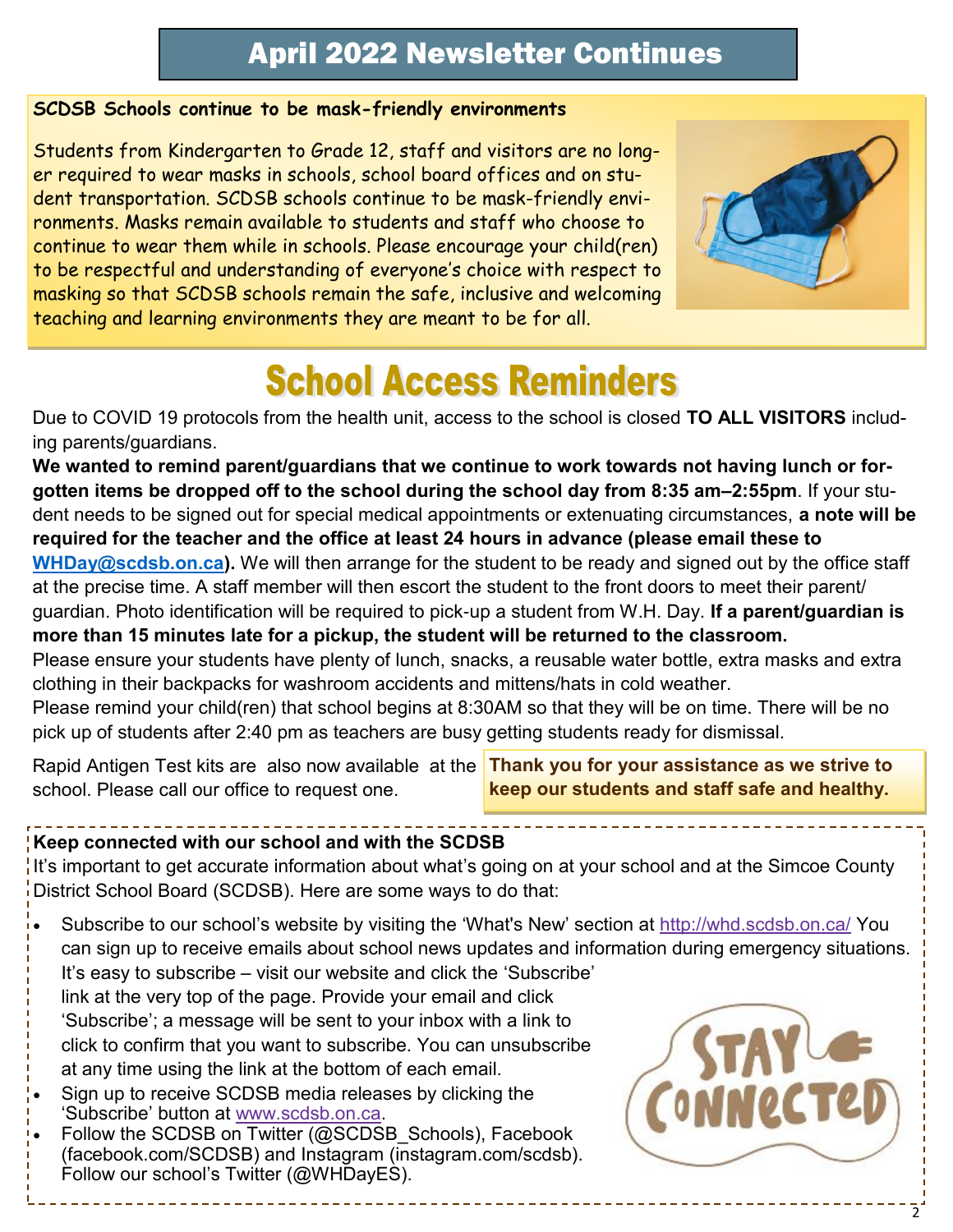#### **Inclement weather and bus cancellation information reminder**

All information regarding cancelled buses in Simcoe County is posted on the Simcoe County Student Transportation Consortium (SCSTC)'s bus information website at [www.simcoecountyschoolbus.ca.](http://www.simcoecountyschoolbus.ca) 

Our school is in the **South zone**. When buses are cancelled, schools remain open for student learning, unless otherwise noted. School staff are expected to plan for such emergencies in order to transition students who are unable to attend due to inclement weather to their online platforms (Google Classroom and/or SCDSBhub [Brightspace by D2L]) and continue with academic programming. It is always a family decision whether or not it is safe for their child(ren) to leave for school under severe weather conditions.

The SCSTC and bus operators try to make the decision to cancel school buses before 6 a.m. and make every effort to post announcements before 7 a.m. Inclement weather cancellations are effective for the whole day and buses cancelled in the morning will not run at the end of the day. You can follow the SCSTC on Twitter [@SCSTC\\_SchoolBus](https://twitter.com/SCSTC_SchoolBus?ref_src=twsrc%5Egoogle%7Ctwcamp%5Eserp%7Ctwgr%5Eauthor) for bus cancellations and other information. You can also subscribe to receive bus delay notifications here: [https://scstc.ca/Subscriptions/Login.aspx.](https://scstc.ca/Subscriptions/Login.aspx)

#### **School climate survey**

The Simcoe County District School Board (SCDSB) aims to provide a safe, supportive

learning environment that supports all students in being successful. During the month of April, all students in Grades 4 to 12 will be asked to complete an anonymous and confidential online SCDSB School Climate Survey about how they feel about their school. Any participant of a SCDSB School Climate Survey will not be asked to provide their name or other identifying information because all surveys are anonymous.

The survey results will provide valuable feedback to staff related to the [SCDSB Strategic Priorities](https://www.scdsb.on.ca/about/goals_reporting/strategic_priorities) and will help schools to develop and refine their School Action Plans.

Similar to prior SCDSB school climate surveys, the questions cover a range of topics, such as:

- · excellence in teaching and learning;
- · mental health and well-being;
- · equity, diversity and inclusion;
- · community; and,
- · experiences of school safety and bullying.

#### **Student Survey**

A sample version of the student survey will be available on the [SCDSB website.](http://www.scdsb.on.ca/) Please call your child (ren)'s school if you have questions about how the student survey will be administered.

#### **Questions?**

School staff will be available to answer any questions or concerns a student may have.

Questions about the 2021-2022 SCDSB School Climate Survey can also be directed to schoolclimate@scdsb.on.ca.

The information that is collected will be used to help guide our schools in creating and maintaining safe and supportive learning environments for all students. Thank you for your support!





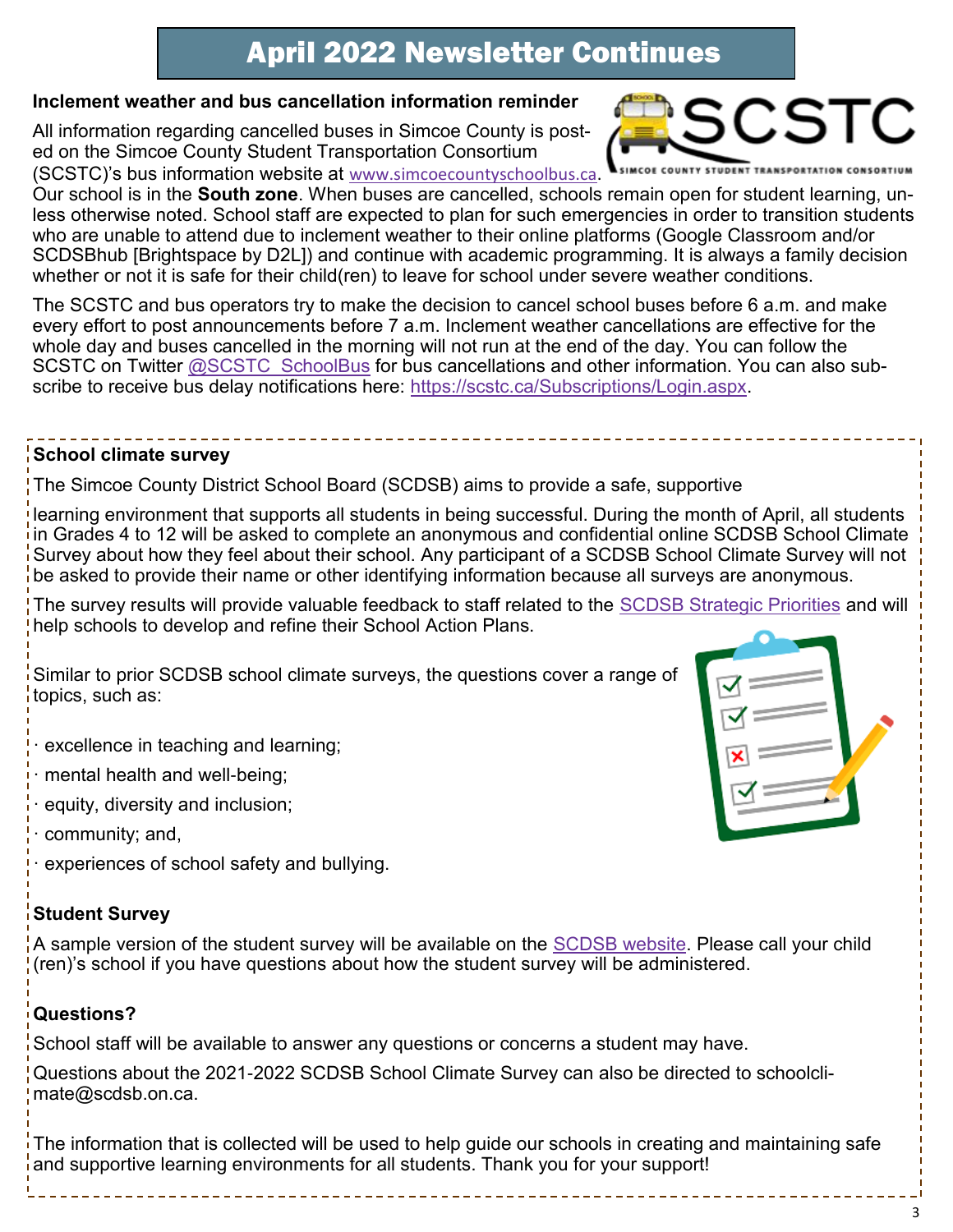

#### **EarlyON Child and Family Centres**

Did you know that EarlyON Child and Family Centres offer free programs, resources, parenting courses and developmental screening, as well as referrals to community programs? All children, prenatal through 6 years of age, can participate with their parent(s) or caregiver(s). In Simcoe County there are four agencies that deliver EarlyON Child and Family programs. Services are available in English and French and can be explored by visiting [www.simcoe.ca/ChildrenandCommunityServices/Pages/](https://can01.safelinks.protection.outlook.com/?url=https%3A%2F%2Fwww.simcoe.ca%2FChildrenandCommunityServices%2FPages%2FEarlyON.aspx&data=04%7C01%7Cafarrell%40scdsb.on.ca%7C98cf9ce9ef964dc1666e08d9d763dc41%7C573d7e64d5434fd8b3da0c64adc4eb35%7C1%7C0%7C6377776)

[EarlyON.aspx.](https://can01.safelinks.protection.outlook.com/?url=https%3A%2F%2Fwww.simcoe.ca%2FChildrenandCommunityServices%2FPages%2FEarlyON.aspx&data=04%7C01%7Cafarrell%40scdsb.on.ca%7C98cf9ce9ef964dc1666e08d9d763dc41%7C573d7e64d5434fd8b3da0c64adc4eb35%7C1%7C0%7C6377776) EarlyON Child and Family Centre staff are trained in child development and facilitation of educational programs for parents/guardians and children, and are now providing a new parent/child interactive program called *Getting Ready for Kindergarten* for parents/guardians and children who are starting Kindergarten this fall! Pre-register at [www.earlyonsimcoenorth.ca/hubfs/GRFK.pdf.](http://www.earlyonsimcoenorth.ca/hubfs/GRFK.pdf)

**Interested in learning more about the ways that the SCDSB supports students with special education needs and their families?** Join us for a virtual special education outreach series In 2022, the Simcoe County District School Board (SCDSB) is hosting virtual special education outreach sessions to assist parents/caregivers in learning more about programs, supports and ways that we work together to support students with special education needs.



**Supporting students as they transition into school, from one school to another, and from school upon graduation – information for parents/caregivers :** April 12 6:30 to 7:30 p.m.

**Working with families to create safe and supportive environments for children who have experienced trauma – information for parents/caregivers :** May 10 6:30 to 7:30 p.m.

Participants are asked to register in advance. Information to access the sessions will be shared via email with individuals who have pre-registered. Learn more about each session and how to register on the SCDSB website at <https://bit.ly/3s8OBm8>



#### **School council members invited to learn more about skilled trades in the SCDSB at virtual event**

School council members from Simcoe County District School Board (SCDSB) schools are invited to attend Connections 2.0 on April 19. This virtual event, hosted by the SCDSB's Parent Involvement Committee (PIC), will feature conversations about skilled trades and apprenticeship opportunities and engage par-

ticipants in discussions and idea-sharing sessions.

Join guest speaker Elaine McLachlin, the SCDSB's Ontario Youth Apprenticeship Program (OYAP) Coordinator, for a skilled trades and apprenticeship presentation followed by virtual school tours, a panel discussion on redefining school councils and a breakout session with your PIC representative.

To learn more and register visit [www.scdsb.on.ca/connections.](http://www.scdsb.on.ca/connections) Registration closes on April 15.

#### **Kindergarten registration for September 2022 is open!**

Kindergarten is the beginning of a wonderful journey of learning and we want your child to begin their journey in a SCDSB school! Do you have a child who is turning four in 2022? If so, we invite you to register your child for kindergarten.

To register online or for more information visit: www.scdsb.on.ca / kindergarten.

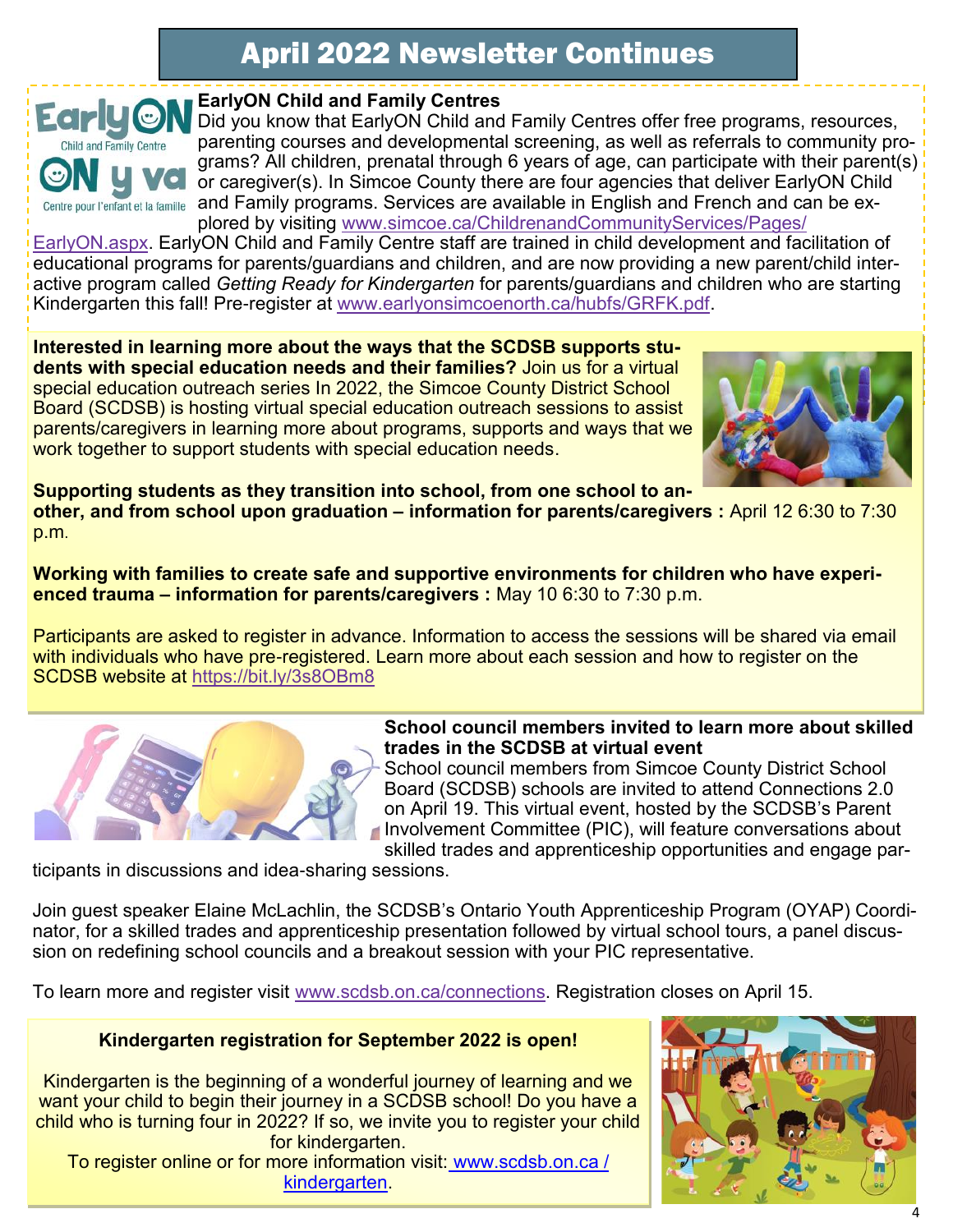

**Students with ASD invited to participate in virtual after-school programs this spring** Social and recreational programs will be offered from April to June for Simcoe County District School Board (SCDSB) students diagnosed with autism spectrum disorder (ASD). The programs will be offered virtually, and will focus on using recreation, problem solving, coding and play skills to support social skills development.

#### **Children's Friendship Training**

A nine week, evidence-based social skills intervention for motivated children diagnosed with ASD, who are interested in learning ways to help them make and keep friends.

#### **Play Ball Kidz Recreation Program**

A nine week, multi-component recreation program designed to improve the gross motor skills and social skills of children diagnosed with ASD.

#### **Escape Room Social Skills Program**

A nine week, escape room themed program designed to improve problem solving skills of children diagnosed with ASD by focusing on cooperation and teamwork to support social skills development.



#### **Music Social Skills Program**

A nine week, music based program designed to improve emotional regulation and social skills of children diagnosed with ASD by focusing on singing, dancing, and playing instruments in a virtual group setting. Parents/guardians are an important part of the programs and will receive resources and support to help children develop and practice new skills at home and at school. Limited spaces are available. For more information about the sessions and to complete the initial application form, visit the SCDSB website at [scdsb.on.ca/inclusiverecreationprograms](http://www.scdsb.on.ca/inclusiverecreationprograms) by April 8, 2022.

#### **Making 'cents' of money matters**

All students need the skills and knowledge to take responsibility for managing their personal financial well-being with confidence, competence and a critical and compassionate awareness of the world around them. In the 2020 math curriculum, there is focus on financial literacy learning in Grades 1 to 8, including understanding the value and use of money over time, how to manage financial well-being and the value of budgeting. Students build their skills and knowledge about the value and use of money, how decisions impact personal finances, as well as develop consumer and civic awareness.



#### **Students will:**

• Learn how to manage finances responsibly, such as creating a budget to help save enough money to buy something they want like a book, toy or a video game.

Begin to develop a greater awareness as consumers and contributors in the local and broader economic system.

Wondering how you can support the development of your child's financial literacy skills at home? Check out some of these great tips and resources.

#### **Tips:**

- Find daily, real-world opportunities to talk about money in the contexts of earning, saving, spending and giving.
- Consider the financial habits you want to instill in your child and talk about them.
- Involve your child in making decisions about purchases for household items and compare the costs of different items. (e.g., we need to save money to repave the driveway so we're going to cut down on spending, do you have any ideas?)

#### **Resources:**

[Peter Pig's Money Counter,](https://can01.safelinks.protection.outlook.com/?url=https%3A%2F%2Fpracticalmoneyskills.ca%2Fgames%2Fpeterpigs%2F&data=04%7C01%7Cafarrell%40scdsb.on.ca%7C7f39c1a83c8e4553930908da0b465686%7C573d7e64d5434fd8b3da0c64adc4eb35%7C1%7C0%7C637834693960543087%7CUnknown) practicalmoneyskills.ca [Help Your Kids Understand Money: A Parent's Guide,](https://can01.safelinks.protection.outlook.com/?url=http%3A%2F%2Fwww.themint.org%2Fparents%2Fparenting-guide.html&data=04%7C01%7Cafarrell%40scdsb.on.ca%7C7f39c1a83c8e4553930908da0b465686%7C573d7e64d5434fd8b3da0c64adc4eb35%7C1%7C0%7C637834693960543087%7CUnknow) themint.org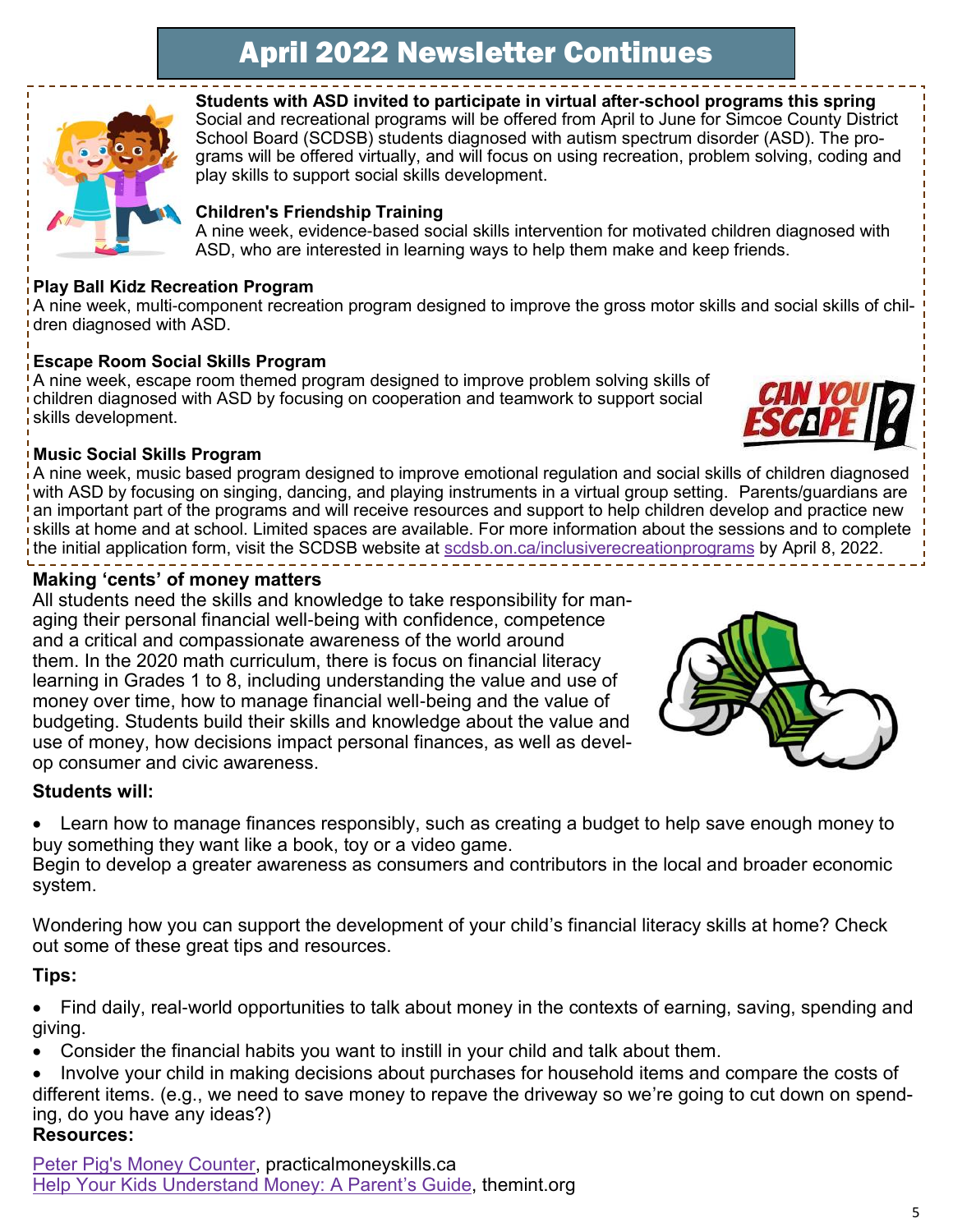#### **Adult English as a Second Language Program**

Looking to improve your English skills? Join our Adult English as a Second Language Program (ESL) classes to improve your listening and speaking skills through class discussions and presentations. Develop your English skills to advance in your current job or open the door to new employment opportunities. Learn more about your local community and explore Canadian culture and history. Adult ESL classes are offered year-round with a continuous intake.

To register for the program, please contact the Barrie Learning Centre at 705-725-8360 ext. 45151, or email [ganderson@scdsb.on.ca.](mailto:ganderson@scdsb.on.ca)

*\*Please note all students starting ESL for the first time must be assessed prior to starting the class. Fees apply for visitors to Canada and work/ study permit holders.*

#### **School bus driver employment opportunities**

School bus operators in Simcoe County and Muskoka are actively hiring school bus drivers. Positions are available immediately and in all communities within our region. The role offers flexible, part-time work, that includes morning and afternoon bus routes, as well as charter and field trip opportunities.

You can play an important role in the school day of students in your community!

To learn more about becoming a school bus driver, please contact the local school bus operator in your area:

| <b>Landmark Bus Lines - Alliston</b>         | Alliston, Cookstown, Tottenham and area       | (705) 435-2629     |
|----------------------------------------------|-----------------------------------------------|--------------------|
| <b>Landmark Bus Lines - Barrie</b>           | Angus, Barrie, Elmvale and area               | (705) 722-6666     |
| <b>Landmark Bus Lines - Colling-</b><br>wood | Collingwood, Stayner, Wasaga Beach and area   | (705) 446-1196     |
| <b>Sharp Bus Lines - Bradford</b>            | Bradford, Innisfil and area                   | $(289) 831 - 9109$ |
| <b>Sharp Bus Lines - Midland</b>             | Midland, Penetanguishene, Tiny and area       | $(705)$ 540-1563   |
| <b>Sharp Bus Lines - Orillia</b>             | Orillia, Ramara, Tay and area                 | $(705)$ 558-1245   |
| <b>WAT</b>                                   | Bracebridge, Gravenhurst, Huntsville and area | $(705) 640 - 0121$ |

For more information, visit:<https://main.simcoecountyschoolbus.ca/kindergarten-transportation-infromation/>

#### *Information provided by the Simcoe County Student Transportation Consortium*



**CIAO**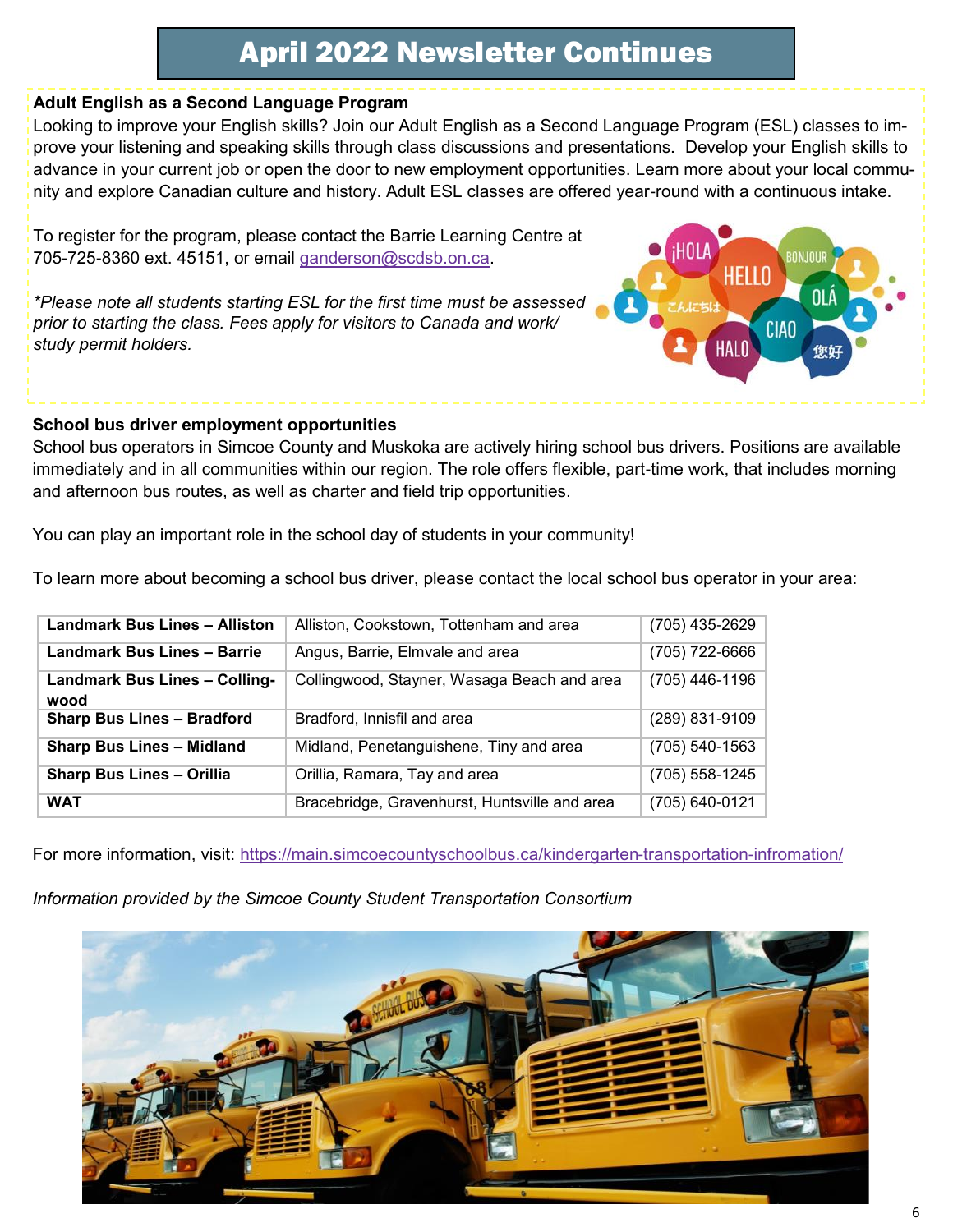

Baha'i

Nichiren Foundation Day 28 Buddhism

- **Jumatul Widha** 79 klam
	- Lallat-ul-Qadr klam

Chaltra/Chithiral (New Year) 30 ends Hinduism

## **Heritage Recognition for the month of April**



**Sikh Heritage Month** Sikh Heritage Month is an oppor-Heritage tunity to remember, celebrate and educate future generations about Sikh Canadians and the important role that they have

played and continue to play in communities across Ontario. For more information, visit [https://www.ontario.ca/laws/](https://www.ontario.ca/laws/statute/13s12) [statute/13s12](https://www.ontario.ca/laws/statute/13s12)

#### **Vimy Ridge Day (April 9)**

The Battle of Vimy Ride is widely regarded as a watershed moment in the evolution of Canada as an independent nation. The Battle marked the first time that Canadian Divisions fought together on the same battlefield



under Canadian leadership to carry out Canadian strategy. For more information, visit [https://www.ontario.ca/laws/](https://www.ontario.ca/laws/statute/10v03) [statute/10v03](https://www.ontario.ca/laws/statute/10v03)



#### **International Day of Pink (second Wednesday of April)**

The International Day of Pink is a day where communities across the world can unite in celebrating diversity and raising awareness to stop homophobia, transphobia, transmisogyny and all forms of bullying. For more information, visit [http://dayofpink.org/](http://dayofpink.org/about/)

#### [about/](http://dayofpink.org/about/)

**Holocaust Memorial Day, Yomha-Shoah (April/May determined by the Jewish lunar calendar)**

This day provides an opportunity to reflect on and educate about the enduring les-



sons of the Holocaust. It also serves as an opportunity to consider other instances of systematic destruction of peoples, human rights issues and multicultural reality of modern society. For more information, visit [https://www.ontario.ca/](https://www.ontario.ca/laws/statute/98h25) [laws/statute/98h25](https://www.ontario.ca/laws/statute/98h25)